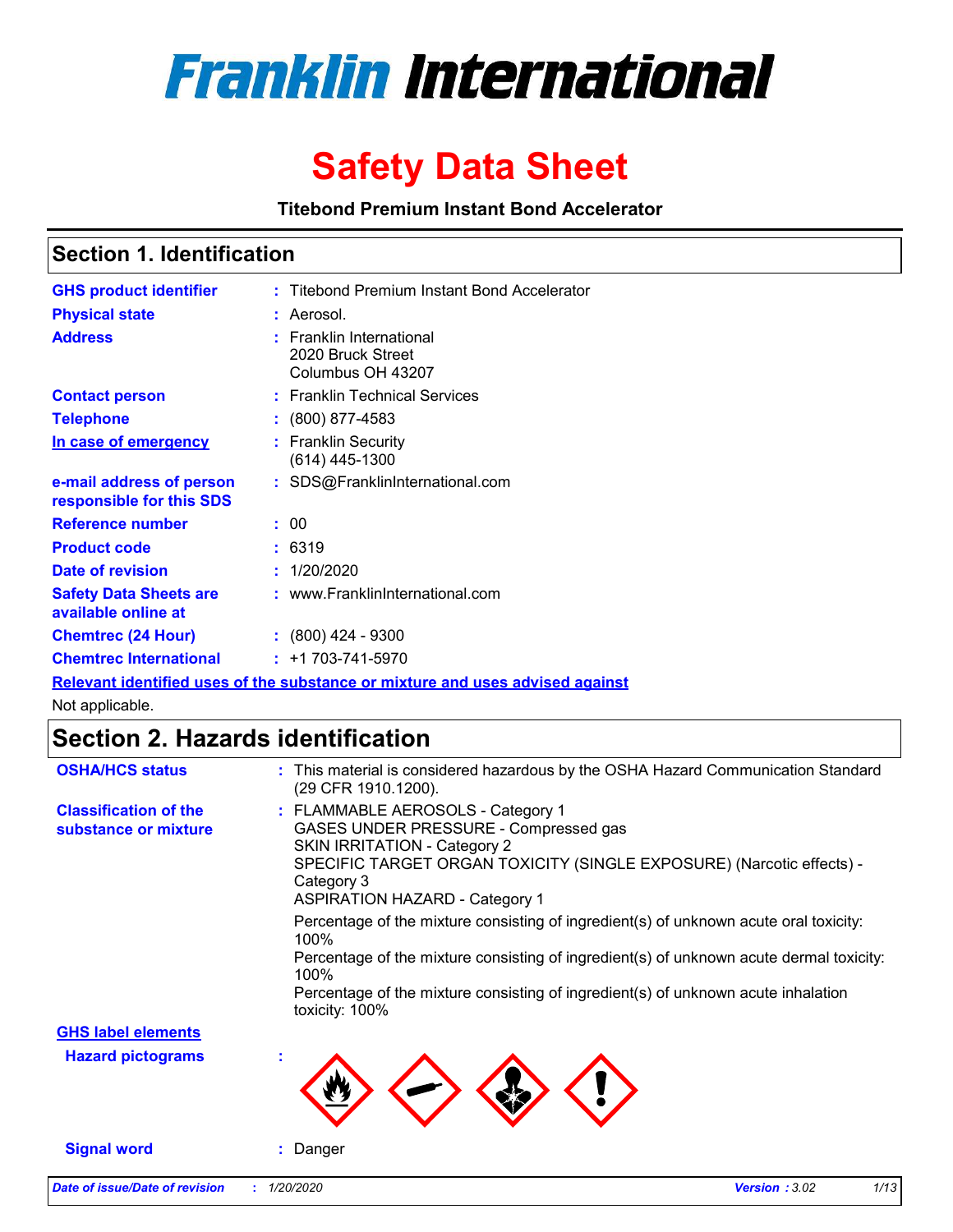# **Section 2. Hazards identification**

| <b>Hazard statements</b>                   | <b>Extremely flammable aerosol.</b><br>Contains gas under pressure; may explode if heated.<br>May be fatal if swallowed and enters airways.<br>Causes skin irritation.<br>May cause drowsiness or dizziness.                                                                                                                                                                                   |
|--------------------------------------------|------------------------------------------------------------------------------------------------------------------------------------------------------------------------------------------------------------------------------------------------------------------------------------------------------------------------------------------------------------------------------------------------|
| <b>Precautionary statements</b>            |                                                                                                                                                                                                                                                                                                                                                                                                |
| <b>Prevention</b>                          | : Wear protective gloves. Keep away from heat, hot surfaces, sparks, open flames and<br>other ignition sources. No smoking. Do not spray on an open flame or other ignition<br>source. Use only outdoors or in a well-ventilated area. Avoid breathing vapor. Wash<br>hands thoroughly after handling. Pressurized container: Do not pierce or burn, even<br>after use.                        |
| <b>Response</b>                            | : IF INHALED: Remove person to fresh air and keep comfortable for breathing. Call a<br>POISON CENTER or physician if you feel unwell. IF SWALLOWED: Immediately call a<br>POISON CENTER or physician. Do NOT induce vomiting. IF ON SKIN: Wash with<br>plenty of soap and water. Take off contaminated clothing and wash it before reuse. If<br>skin irritation occurs: Get medical attention. |
| <b>Storage</b>                             | : Store locked up. Protect from sunlight. Do not expose to temperatures exceeding 50<br>°C/122 °F. Store in a well-ventilated place.                                                                                                                                                                                                                                                           |
| <b>Disposal</b>                            | : Dispose of contents and container in accordance with all local, regional, national and<br>international regulations.                                                                                                                                                                                                                                                                         |
| <b>Supplemental label</b><br>elements      | : Avoid contact with skin and clothing. Wash thoroughly after handling.                                                                                                                                                                                                                                                                                                                        |
| <b>Hazards not otherwise</b><br>classified | : Prolonged or repeated contact may dry skin and cause irritation.                                                                                                                                                                                                                                                                                                                             |
|                                            |                                                                                                                                                                                                                                                                                                                                                                                                |

## **Section 3. Composition/information on ingredients**

| <b>Substance/mixture</b><br>: Mixture   |               |                   |
|-----------------------------------------|---------------|-------------------|
| <b>Ingredient name</b>                  | $\frac{9}{6}$ | <b>CAS number</b> |
| Naphtha (petroleum), hydrotreated light | ≥75 - ≤90     | 64742-49-0        |
| propane                                 | ≥25 - ≤50     | 74-98-6           |
| <b>I</b> butane                         | I≥10 - ≤25    | 106-97-8          |

Any concentration shown as a range is to protect confidentiality or is due to batch variation.

**There are no additional ingredients present which, within the current knowledge of the supplier and in the concentrations applicable, are classified as hazardous to health or the environment and hence require reporting in this section.**

**Occupational exposure limits, if available, are listed in Section 8.**

### **Section 4. First aid measures**

| <b>Description of necessary first aid measures</b> |                                                                                                                                                                                                                                                                                                                                                                                                                                                                                                                                                                                                                                                                                                                                      |
|----------------------------------------------------|--------------------------------------------------------------------------------------------------------------------------------------------------------------------------------------------------------------------------------------------------------------------------------------------------------------------------------------------------------------------------------------------------------------------------------------------------------------------------------------------------------------------------------------------------------------------------------------------------------------------------------------------------------------------------------------------------------------------------------------|
| Eye contact                                        | : Immediately flush eyes with plenty of water, occasionally lifting the upper and lower<br>eyelids. Check for and remove any contact lenses. Continue to rinse for at least 10<br>minutes. Get medical attention.                                                                                                                                                                                                                                                                                                                                                                                                                                                                                                                    |
| <b>Inhalation</b>                                  | : Remove victim to fresh air and keep at rest in a position comfortable for breathing. If it<br>is suspected that fumes are still present, the rescuer should wear an appropriate mask<br>or self-contained breathing apparatus. If not breathing, if breathing is irregular or if<br>respiratory arrest occurs, provide artificial respiration or oxygen by trained personnel. It<br>may be dangerous to the person providing aid to give mouth-to-mouth resuscitation.<br>Get medical attention. If necessary, call a poison center or physician. If unconscious,<br>place in recovery position and get medical attention immediately. Maintain an open<br>airway. Loosen tight clothing such as a collar, tie, belt or waistband. |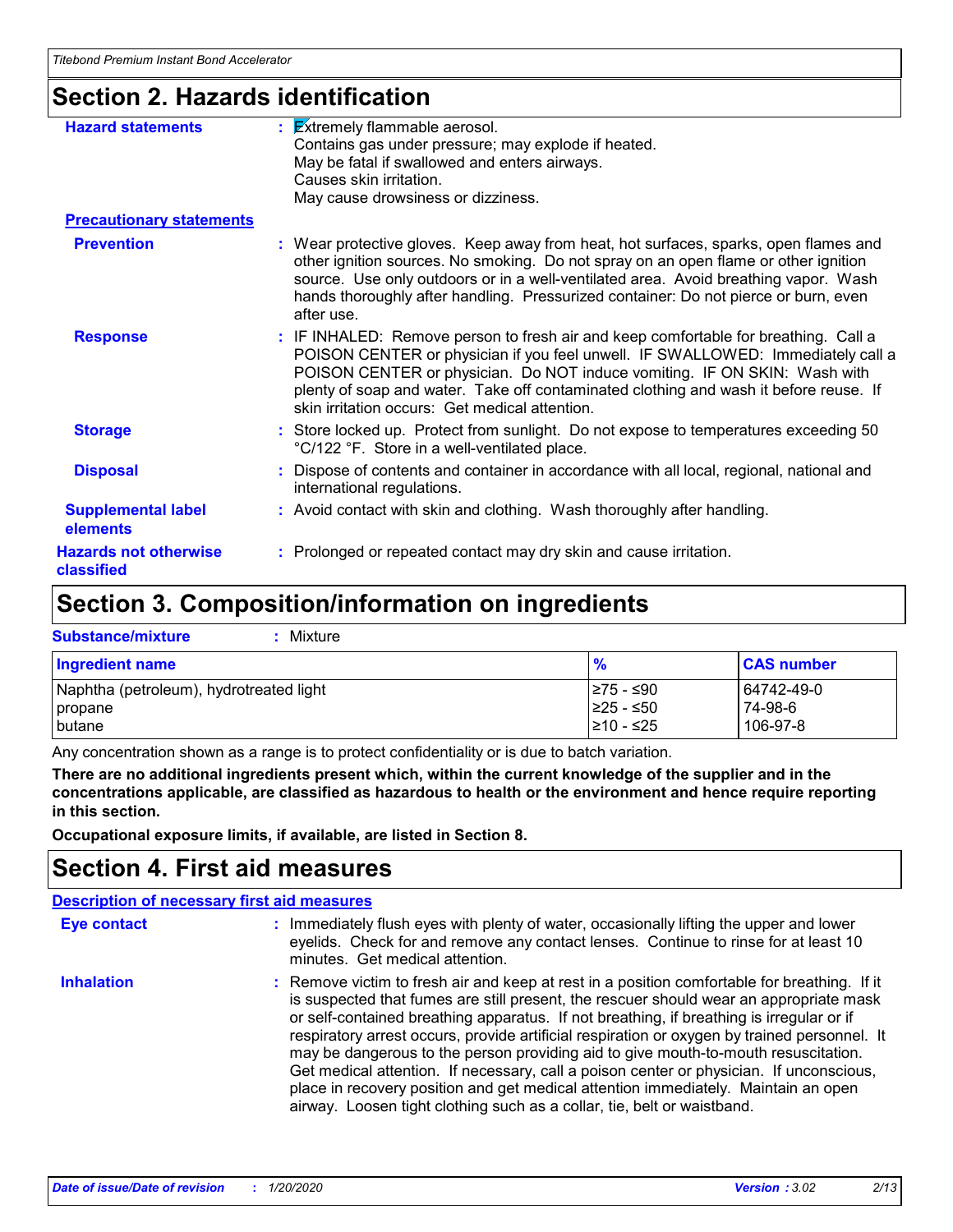# **Section 4. First aid measures**

| <b>Skin contact</b> | : Wash skin thoroughly with soap and water or use recognized skin cleanser. Remove<br>contaminated clothing and shoes. Continue to rinse for at least 10 minutes. Get<br>medical attention. Wash clothing before reuse. Clean shoes thoroughly before reuse.                                                                                                                                                                                                                                                                                                                                                                                                                                                                                                                                                                                    |
|---------------------|-------------------------------------------------------------------------------------------------------------------------------------------------------------------------------------------------------------------------------------------------------------------------------------------------------------------------------------------------------------------------------------------------------------------------------------------------------------------------------------------------------------------------------------------------------------------------------------------------------------------------------------------------------------------------------------------------------------------------------------------------------------------------------------------------------------------------------------------------|
| <b>Ingestion</b>    | : Get medical attention immediately. Call a poison center or physician. Wash out mouth<br>with water. Remove dentures if any. Remove victim to fresh air and keep at rest in a<br>position comfortable for breathing. If material has been swallowed and the exposed<br>person is conscious, give small quantities of water to drink. Stop if the exposed person<br>feels sick as vomiting may be dangerous. Aspiration hazard if swallowed. Can enter<br>lungs and cause damage. Do not induce vomiting. If vomiting occurs, the head should<br>be kept low so that vomit does not enter the lungs. Never give anything by mouth to an<br>unconscious person. If unconscious, place in recovery position and get medical<br>attention immediately. Maintain an open airway. Loosen tight clothing such as a collar,<br>tie, belt or waistband. |

#### **Most important symptoms/effects, acute and delayed**

| <b>Potential acute health effects</b>                 |                                                                                                                                                                                                                                                                                                                         |  |
|-------------------------------------------------------|-------------------------------------------------------------------------------------------------------------------------------------------------------------------------------------------------------------------------------------------------------------------------------------------------------------------------|--|
| <b>Eye contact</b>                                    | : This product may irritate eyes upon contact.                                                                                                                                                                                                                                                                          |  |
| <b>Inhalation</b>                                     | : Can cause central nervous system (CNS) depression. May cause drowsiness or<br>dizziness.                                                                                                                                                                                                                              |  |
| <b>Skin contact</b>                                   | : Causes skin irritation. Defatting to the skin.                                                                                                                                                                                                                                                                        |  |
| <b>Ingestion</b>                                      | : Can cause central nervous system (CNS) depression. May be fatal if swallowed and<br>enters airways.                                                                                                                                                                                                                   |  |
| Over-exposure signs/symptoms                          |                                                                                                                                                                                                                                                                                                                         |  |
| <b>Eye contact</b>                                    | : Adverse symptoms may include the following:<br>pain or irritation<br>watering<br>redness                                                                                                                                                                                                                              |  |
| <b>Inhalation</b>                                     | : Adverse symptoms may include the following:<br>respiratory tract irritation<br>coughing<br>nausea or vomiting<br>headache<br>drowsiness/fatigue<br>dizziness/vertigo<br>unconsciousness                                                                                                                               |  |
| <b>Skin contact</b>                                   | : Adverse symptoms may include the following:<br>irritation<br>redness<br>dryness<br>cracking                                                                                                                                                                                                                           |  |
| <b>Ingestion</b>                                      | : Adverse symptoms may include the following:<br>nausea or vomiting                                                                                                                                                                                                                                                     |  |
|                                                       | <b>Indication of immediate medical attention and special treatment needed, if necessary</b>                                                                                                                                                                                                                             |  |
| <b>Notes to physician</b>                             | : Treat symptomatically. Contact poison treatment specialist immediately if large<br>quantities have been ingested or inhaled.                                                                                                                                                                                          |  |
| <b>Specific treatments</b>                            | : No specific treatment.                                                                                                                                                                                                                                                                                                |  |
| <b>Protection of first-aiders</b>                     | : No action shall be taken involving any personal risk or without suitable training. If it is<br>suspected that fumes are still present, the rescuer should wear an appropriate mask or<br>self-contained breathing apparatus. It may be dangerous to the person providing aid to<br>give mouth-to-mouth resuscitation. |  |
| is to dealer be a best before a state of Carathan AAV |                                                                                                                                                                                                                                                                                                                         |  |

**See toxicological information (Section 11)**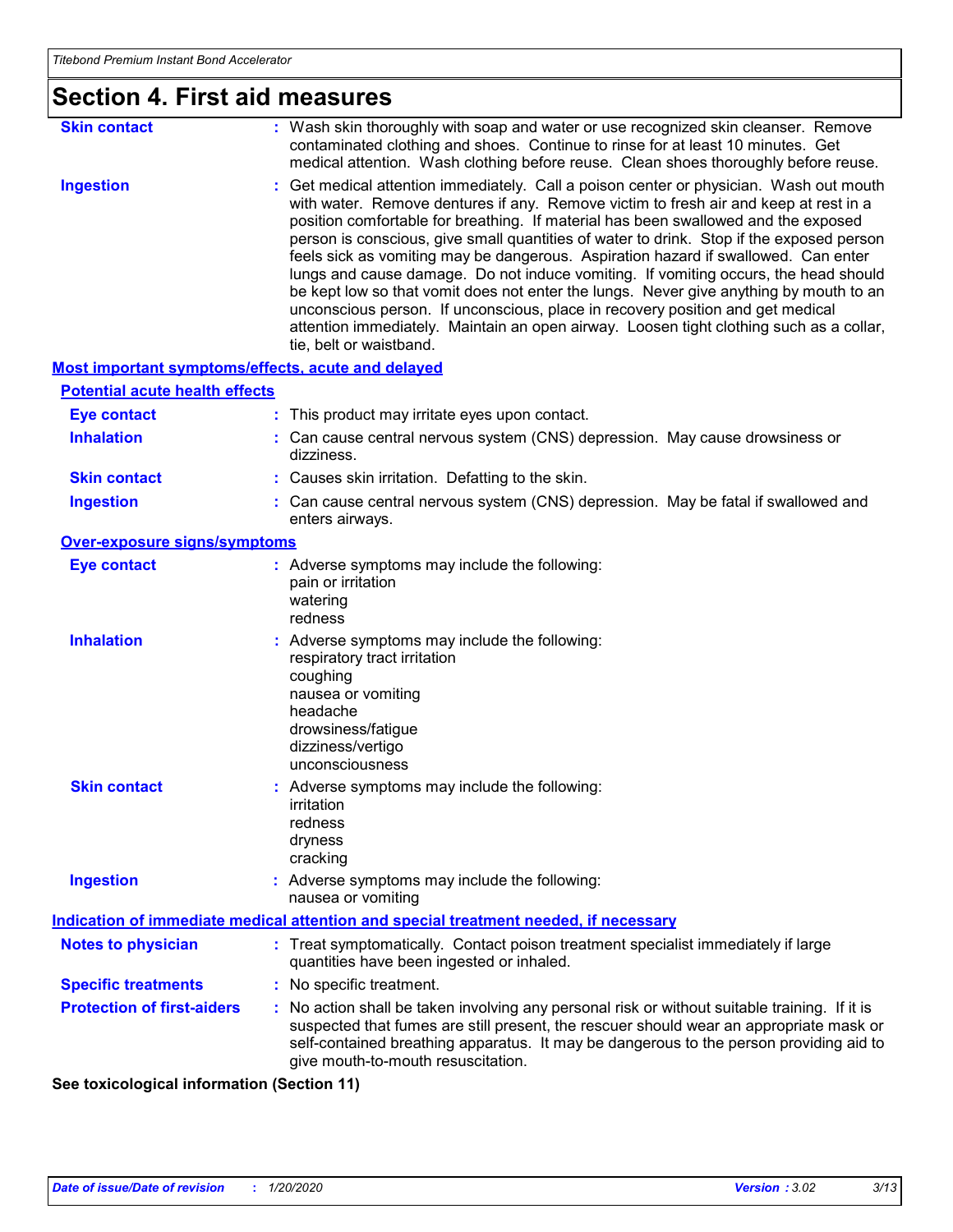# **Section 5. Fire-fighting measures**

| <b>Extinguishing media</b>                               |                                                                                                                                                                                                                                                                                                                                                                                                                                                       |
|----------------------------------------------------------|-------------------------------------------------------------------------------------------------------------------------------------------------------------------------------------------------------------------------------------------------------------------------------------------------------------------------------------------------------------------------------------------------------------------------------------------------------|
| <b>Suitable extinguishing</b><br>media                   | : Use an extinguishing agent suitable for the surrounding fire.                                                                                                                                                                                                                                                                                                                                                                                       |
| Unsuitable extinguishing<br>media                        | : None known.                                                                                                                                                                                                                                                                                                                                                                                                                                         |
| <b>Specific hazards arising</b><br>from the chemical     | : Extremely flammable aerosol. Runoff to sewer may create fire or explosion hazard. In<br>a fire or if heated, a pressure increase will occur and the container may burst, with the<br>risk of a subsequent explosion. Gas may accumulate in low or confined areas or travel<br>a considerable distance to a source of ignition and flash back, causing fire or explosion.<br>Bursting aerosol containers may be propelled from a fire at high speed. |
| <b>Hazardous thermal</b><br>decomposition products       | Decomposition products may include the following materials:<br>carbon dioxide<br>carbon monoxide                                                                                                                                                                                                                                                                                                                                                      |
| <b>Special protective actions</b><br>for fire-fighters   | : Promptly isolate the scene by removing all persons from the vicinity of the incident if<br>there is a fire. No action shall be taken involving any personal risk or without suitable<br>training. Move containers from fire area if this can be done without risk. Use water<br>spray to keep fire-exposed containers cool.                                                                                                                         |
| <b>Special protective</b><br>equipment for fire-fighters | : Fire-fighters should wear appropriate protective equipment and self-contained breathing<br>apparatus (SCBA) with a full face-piece operated in positive pressure mode.                                                                                                                                                                                                                                                                              |

### **Section 6. Accidental release measures**

### **Personal precautions, protective equipment and emergency procedures**

|                            | : No action shall be taken involving any personal risk or without suitable training.<br>Evacuate surrounding areas. Keep unnecessary and unprotected personnel from<br>entering. In the case of aerosols being ruptured, care should be taken due to the rapid<br>escape of the pressurized contents and propellant. If a large number of containers are<br>ruptured, treat as a bulk material spillage according to the instructions in the clean-up<br>section. Do not touch or walk through spilled material. Shut off all ignition sources. No<br>flares, smoking or flames in hazard area. Avoid breathing vapor or mist. Provide<br>adequate ventilation. Wear appropriate respirator when ventilation is inadequate. Put<br>on appropriate personal protective equipment. |
|----------------------------|----------------------------------------------------------------------------------------------------------------------------------------------------------------------------------------------------------------------------------------------------------------------------------------------------------------------------------------------------------------------------------------------------------------------------------------------------------------------------------------------------------------------------------------------------------------------------------------------------------------------------------------------------------------------------------------------------------------------------------------------------------------------------------|
| For emergency responders : | If specialized clothing is required to deal with the spillage, take note of any information in<br>Section 8 on suitable and unsuitable materials. See also the information in "For non-<br>emergency personnel".                                                                                                                                                                                                                                                                                                                                                                                                                                                                                                                                                                 |
|                            | : Avoid dispersal of spilled material and runoff and contact with soil, waterways, drains<br>and sewers. Inform the relevant authorities if the product has caused environmental<br>pollution (sewers, waterways, soil or air).                                                                                                                                                                                                                                                                                                                                                                                                                                                                                                                                                  |
|                            | <b>Methods and materials for containment and cleaning up</b>                                                                                                                                                                                                                                                                                                                                                                                                                                                                                                                                                                                                                                                                                                                     |
|                            | : Stop leak if without risk. Move containers from spill area. Use spark-proof tools and<br>explosion-proof equipment. Dilute with water and mop up if water-soluble. Alternatively,<br>or if water-insoluble, absorb with an inert dry material and place in an appropriate waste<br>disposal container. Dispose of via a licensed waste disposal contractor.                                                                                                                                                                                                                                                                                                                                                                                                                    |
|                            | Stop leak if without risk. Move containers from spill area. Use spark-proof tools and<br>explosion-proof equipment. Approach release from upwind. Prevent entry into sewers,<br>water courses, basements or confined areas. Wash spillages into an effluent treatment<br>plant or proceed as follows. Contain and collect spillage with non-combustible,<br>absorbent material e.g. sand, earth, vermiculite or diatomaceous earth and place in<br>container for disposal according to local regulations (see Section 13). Dispose of via a<br>licensed waste disposal contractor. Contaminated absorbent material may pose the<br>same hazard as the spilled product. Note: see Section 1 for emergency contact<br>information and Section 13 for waste disposal.               |
|                            |                                                                                                                                                                                                                                                                                                                                                                                                                                                                                                                                                                                                                                                                                                                                                                                  |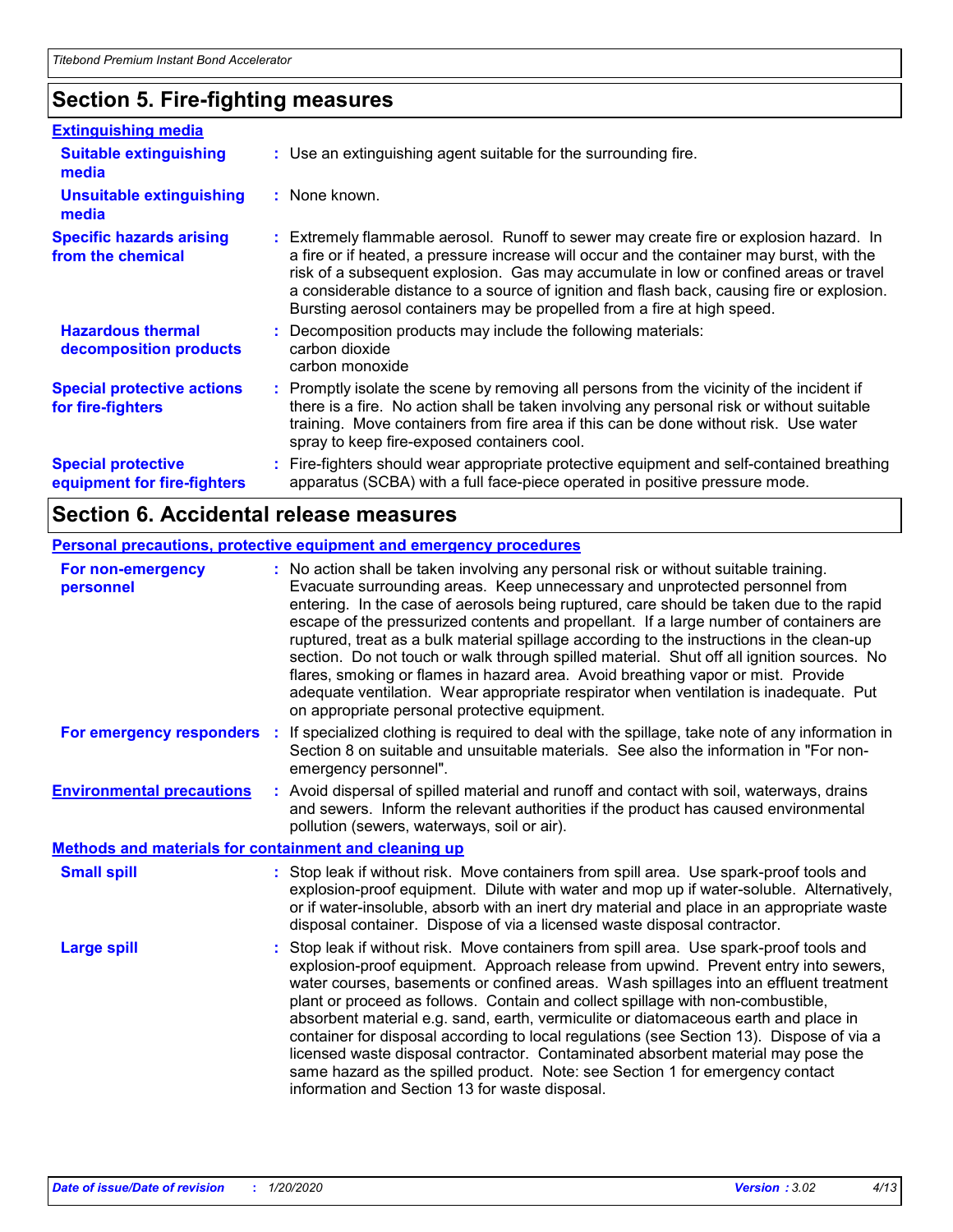### **Section 7. Handling and storage**

#### **Advice on general occupational hygiene Conditions for safe storage, including any incompatibilities** Eating, drinking and smoking should be prohibited in areas where this material is **:** handled, stored and processed. Workers should wash hands and face before eating, drinking and smoking. Remove contaminated clothing and protective equipment before entering eating areas. See also Section 8 for additional information on hygiene measures. Do not store above the following temperature: 50°C (122°F). Store in accordance with **:** local regulations. Store away from direct sunlight in a dry, cool and well-ventilated area, away from incompatible materials (see Section 10) and food and drink. Protect from sunlight. Store locked up. Eliminate all ignition sources. Use appropriate containment to avoid environmental contamination. See Section 10 for incompatible materials before handling or use. **Protective measures** : Put on appropriate personal protective equipment (see Section 8). Pressurized container: protect from sunlight and do not expose to temperatures exceeding 50°C. Do not pierce or burn, even after use. Do not swallow. Avoid contact with eyes, skin and clothing. Avoid breathing gas. Avoid breathing vapor or mist. Use only with adequate ventilation. Wear appropriate respirator when ventilation is inadequate. Store and use away from heat, sparks, open flame or any other ignition source. Use explosion-proof electrical (ventilating, lighting and material handling) equipment. Use only non-sparking tools. Empty containers retain product residue and can be hazardous. **Precautions for safe handling**

### **Section 8. Exposure controls/personal protection**

#### **Control parameters**

#### **Occupational exposure limits**

| <b>Ingredient name</b>                                               | <b>Exposure limits</b>                                                                                                                                                                                                                                                                                                                                        |
|----------------------------------------------------------------------|---------------------------------------------------------------------------------------------------------------------------------------------------------------------------------------------------------------------------------------------------------------------------------------------------------------------------------------------------------------|
| Naphtha (petroleum), hydrotreated light                              | <b>OSHA PEL (United States).</b><br>TWA: 5 mg/m <sup>3</sup> Form: Mist<br><b>ACGIH TLV (United States).</b><br>TWA: 5 mg/m <sup>3</sup> Form: Mist<br>STEL: 10 mg/m <sup>3</sup> Form: Mist                                                                                                                                                                  |
| propane                                                              | OSHA PEL 1989 (United States, 3/1989).<br>TWA: 1000 ppm 8 hours.<br>TWA: 1800 mg/m <sup>3</sup> 8 hours.<br>NIOSH REL (United States, 10/2016).<br>TWA: 1000 ppm 10 hours.                                                                                                                                                                                    |
|                                                                      | TWA: 1800 mg/m <sup>3</sup> 10 hours.<br>OSHA PEL (United States, 5/2018).<br>TWA: 1000 ppm 8 hours.<br>TWA: 1800 mg/m <sup>3</sup> 8 hours.<br>ACGIH TLV (United States, 3/2019). Oxygen Depletion<br>[Asphyxiant]. Explosive potential.                                                                                                                     |
| butane                                                               | OSHA PEL 1989 (United States, 3/1989).<br>TWA: 800 ppm 8 hours.<br>TWA: 1900 mg/m <sup>3</sup> 8 hours.<br>NIOSH REL (United States, 10/2016).<br>TWA: 800 ppm 10 hours.<br>TWA: 1900 mg/m <sup>3</sup> 10 hours.<br>ACGIH TLV (United States, 3/2018). Explosive potential.<br>STEL: 1000 ppm 15 minutes.                                                    |
| <b>Appropriate engineering</b><br>controls<br>ventilation equipment. | : Use only with adequate ventilation. Use process enclosures, local exhaust ventilation or<br>other engineering controls to keep worker exposure to airborne contaminants below any<br>recommended or statutory limits. The engineering controls also need to keep gas,<br>vapor or dust concentrations below any lower explosive limits. Use explosion-proof |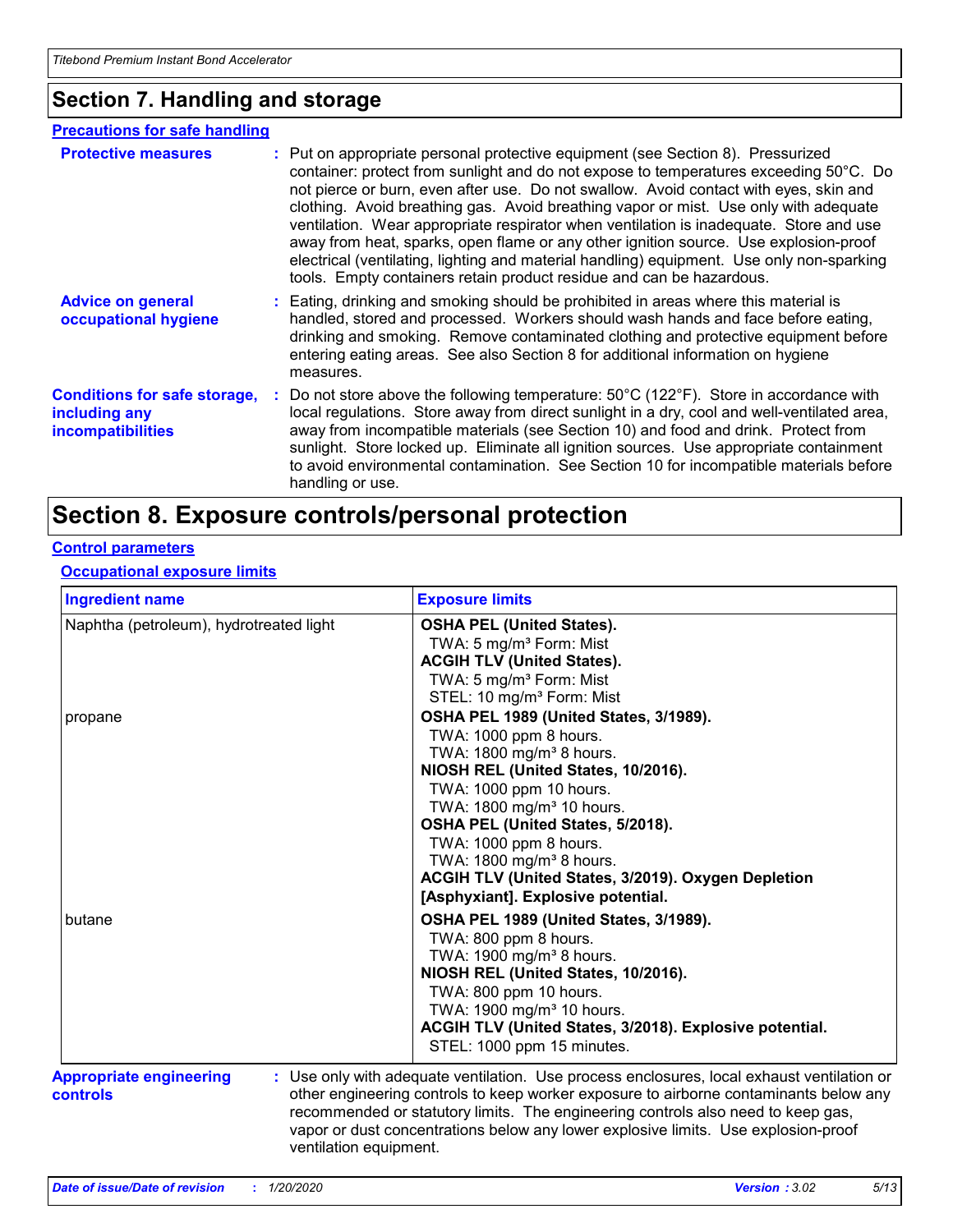# **Section 8. Exposure controls/personal protection**

| <b>Environmental exposure</b><br><b>controls</b> | : Emissions from ventilation or work process equipment should be checked to ensure<br>they comply with the requirements of environmental protection legislation. In some<br>cases, fume scrubbers, filters or engineering modifications to the process equipment<br>will be necessary to reduce emissions to acceptable levels.                                                                                                                                                                                                                                                                                        |
|--------------------------------------------------|------------------------------------------------------------------------------------------------------------------------------------------------------------------------------------------------------------------------------------------------------------------------------------------------------------------------------------------------------------------------------------------------------------------------------------------------------------------------------------------------------------------------------------------------------------------------------------------------------------------------|
| <b>Individual protection measures</b>            |                                                                                                                                                                                                                                                                                                                                                                                                                                                                                                                                                                                                                        |
| <b>Hygiene measures</b>                          | : Wash hands, forearms and face thoroughly after handling chemical products, before<br>eating, smoking and using the lavatory and at the end of the working period.<br>Appropriate techniques should be used to remove potentially contaminated clothing.<br>Wash contaminated clothing before reusing. Ensure that eyewash stations and safety<br>showers are close to the workstation location.                                                                                                                                                                                                                      |
| <b>Eye/face protection</b>                       | : Safety eyewear complying with an approved standard should be used when a risk<br>assessment indicates this is necessary to avoid exposure to liquid splashes, mists,<br>gases or dusts. If contact is possible, the following protection should be worn, unless<br>the assessment indicates a higher degree of protection: chemical splash goggles.                                                                                                                                                                                                                                                                  |
| <b>Skin protection</b>                           |                                                                                                                                                                                                                                                                                                                                                                                                                                                                                                                                                                                                                        |
| <b>Hand protection</b>                           | : Chemical-resistant, impervious gloves complying with an approved standard should be<br>worn at all times when handling chemical products if a risk assessment indicates this is<br>necessary. Considering the parameters specified by the glove manufacturer, check<br>during use that the gloves are still retaining their protective properties. It should be<br>noted that the time to breakthrough for any glove material may be different for different<br>glove manufacturers. In the case of mixtures, consisting of several substances, the<br>protection time of the gloves cannot be accurately estimated. |
| <b>Body protection</b>                           | Personal protective equipment for the body should be selected based on the task being<br>performed and the risks involved and should be approved by a specialist before<br>handling this product. When there is a risk of ignition from static electricity, wear anti-<br>static protective clothing. For the greatest protection from static discharges, clothing<br>should include anti-static overalls, boots and gloves.                                                                                                                                                                                           |
| <b>Other skin protection</b>                     | : Appropriate footwear and any additional skin protection measures should be selected<br>based on the task being performed and the risks involved and should be approved by a<br>specialist before handling this product.                                                                                                                                                                                                                                                                                                                                                                                              |
| <b>Respiratory protection</b>                    | Based on the hazard and potential for exposure, select a respirator that meets the<br>appropriate standard or certification. Respirators must be used according to a<br>respiratory protection program to ensure proper fitting, training, and other important<br>aspects of use.                                                                                                                                                                                                                                                                                                                                      |

## **Section 9. Physical and chemical properties**

| <b>Appearance</b>                               |                                                                                                                                                                                                                  |
|-------------------------------------------------|------------------------------------------------------------------------------------------------------------------------------------------------------------------------------------------------------------------|
| <b>Physical state</b>                           | : Liquid. [Aerosol.]                                                                                                                                                                                             |
| <b>Color</b>                                    | $:$ Clear.                                                                                                                                                                                                       |
| <b>Odor</b>                                     | $:$ Solvent(s)                                                                                                                                                                                                   |
| <b>Odor threshold</b>                           | $:$ Not available.                                                                                                                                                                                               |
| рH                                              | $:$ Not available.                                                                                                                                                                                               |
| <b>Melting point</b>                            | : Not available.                                                                                                                                                                                                 |
| <b>Boiling point</b>                            | : Not available.                                                                                                                                                                                                 |
| <b>Flash point</b>                              | : Closed cup: $-97^{\circ}$ C ( $-142.6^{\circ}$ F)                                                                                                                                                              |
| <b>Evaporation rate</b>                         | $:$ <1 (ether (anhydrous) = 1)                                                                                                                                                                                   |
| <b>Flammability (solid, gas)</b>                | : Extremely flammable in the presence of the following materials or conditions: open<br>flames, sparks and static discharge.<br>Highly flammable in the presence of the following materials or conditions: heat. |
| Lower and upper explosive<br>(flammable) limits | : Lower: $1.5\%$<br>Upper: 10.9%                                                                                                                                                                                 |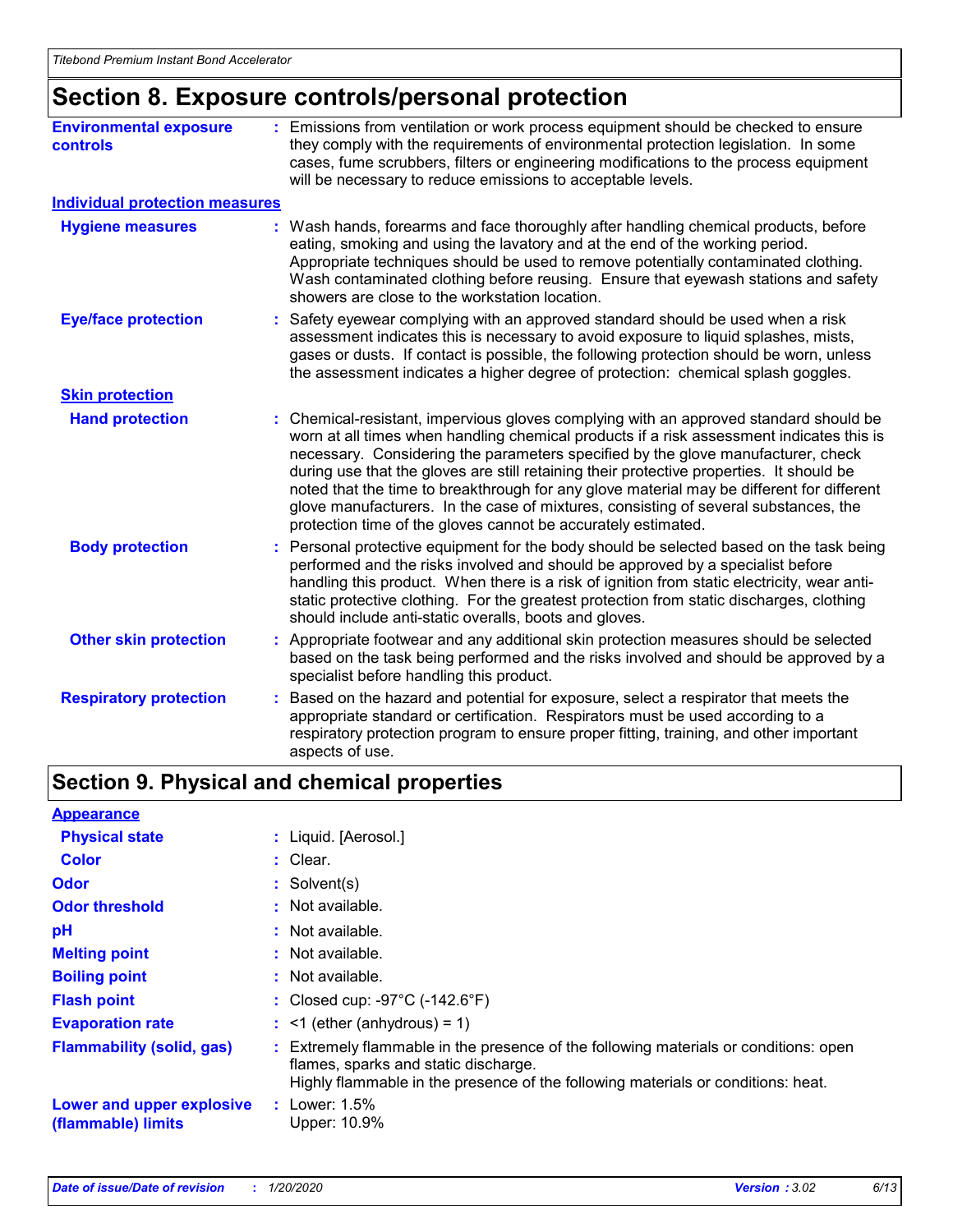### **Section 9. Physical and chemical properties**

| <b>VOC (less water, less)</b><br>exempt solvents) | $: 636.41$ g/l                                                    |
|---------------------------------------------------|-------------------------------------------------------------------|
|                                                   | Not available.                                                    |
| <b>Vapor pressure</b>                             | $: 830.1$ kPa (6226 mm Hg) [room temperature]                     |
| <b>Vapor density</b>                              | : Not available.                                                  |
| <b>Relative density</b>                           | : 0.638                                                           |
| <b>Solubility</b>                                 | : Insoluble in the following materials: cold water and hot water. |
| <b>Solubility in water</b>                        | : Not available.                                                  |
| <b>Partition coefficient: n-</b><br>octanol/water | $:$ Not available.                                                |
| <b>Auto-ignition temperature</b>                  | : Not available.                                                  |
| <b>Decomposition temperature</b>                  | $:$ Not available.                                                |
| <b>Viscosity</b>                                  | $:$ Not available.                                                |
| <b>Aerosol product</b>                            |                                                                   |
| <b>Type of aerosol</b>                            | : Spray                                                           |
| <b>Heat of combustion</b>                         | : 18.31 kJ/g                                                      |

# **Section 10. Stability and reactivity**

| <b>Reactivity</b>                            | : No specific test data related to reactivity available for this product or its ingredients.              |
|----------------------------------------------|-----------------------------------------------------------------------------------------------------------|
| <b>Chemical stability</b>                    | : The product is stable.                                                                                  |
| <b>Possibility of hazardous</b><br>reactions | : Under normal conditions of storage and use, hazardous reactions will not occur.                         |
| <b>Conditions to avoid</b>                   | : Avoid all possible sources of ignition (spark or flame).                                                |
| <b>Incompatible materials</b>                | : No specific data.                                                                                       |
| <b>Hazardous decomposition</b><br>products   | : Under normal conditions of storage and use, hazardous decomposition products should<br>not be produced. |

# **Section 11. Toxicological information**

#### **Information on toxicological effects**

#### **Acute toxicity**

| <b>Product/ingredient name</b> | Result                 | <b>Species</b> | <b>Dose</b>                | <b>Exposure</b> |
|--------------------------------|------------------------|----------------|----------------------------|-----------------|
| l butane                       | ILC50 Inhalation Vapor | Rat            | $658000$ mg/m <sup>3</sup> | 14 hours        |

#### **Irritation/Corrosion**

Not available.

#### **Conclusion/Summary**

| <b>Skin</b>          | : Prolonged or repeated contact can defat the skin and lead to irritation, cracking and/or<br>dermatitis.                                               |
|----------------------|---------------------------------------------------------------------------------------------------------------------------------------------------------|
| <b>Eyes</b>          | : Moderately irritating to eyes.                                                                                                                        |
| <b>Respiratory</b>   | : High vapor concentrations can cause headaches, dizziness, drowsiness and nausea<br>and may lead to unconsciousness. Irritating to respiratory system. |
| <b>Sensitization</b> |                                                                                                                                                         |
| Not available.       |                                                                                                                                                         |
| <b>Mutagenicity</b>  |                                                                                                                                                         |

Not available.

#### **Carcinogenicity**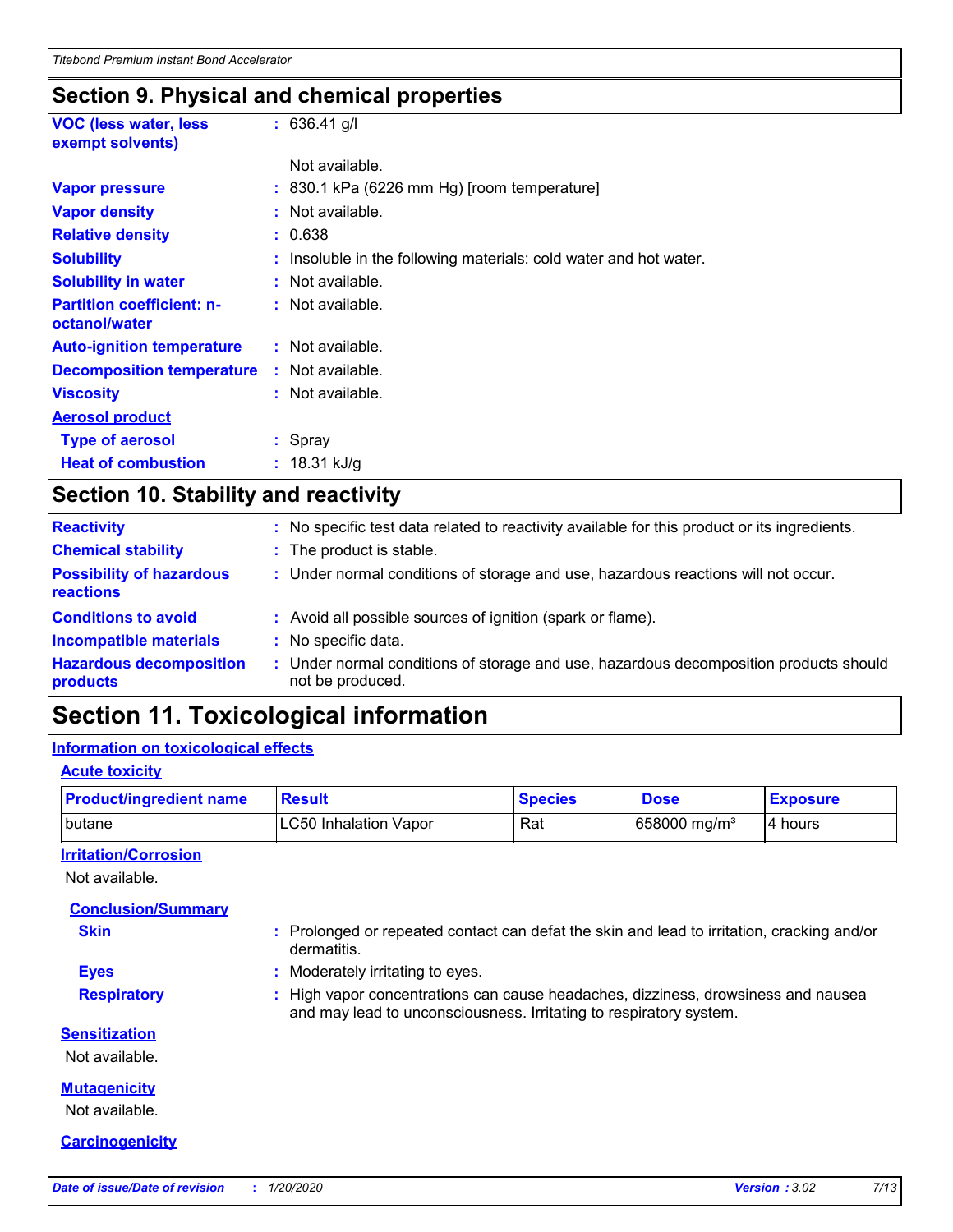# **Section 11. Toxicological information**

Not available.

#### **Classification**

| <b>Product/ingredient name OSHA</b> | <b>IARC</b> |                                 |
|-------------------------------------|-------------|---------------------------------|
| 1,3-butadiene                       |             | Known to be a human carcinogen. |

#### **Reproductive toxicity**

Not available.

#### **Teratogenicity**

Not available.

#### **Specific target organ toxicity (single exposure)**

| <b>Name</b>                                      | <b>Category</b> | <b>Route of</b><br><b>exposure</b> | <b>Target organs</b> |
|--------------------------------------------------|-----------------|------------------------------------|----------------------|
| <b>Fitebond Premium Instant Bond Accelerator</b> | Category 3      |                                    | I Narcotic effects   |

#### **Specific target organ toxicity (repeated exposure)**

Not available.

#### **Aspiration hazard**

| <b>Name</b>                                            |                                                                                                                                                                                         | <b>Result</b>                                                                            |
|--------------------------------------------------------|-----------------------------------------------------------------------------------------------------------------------------------------------------------------------------------------|------------------------------------------------------------------------------------------|
| <b>Titebond Premium Instant Bond Accelerator</b>       |                                                                                                                                                                                         | <b>ASPIRATION HAZARD - Category 1</b>                                                    |
| <b>Information on the likely</b><br>routes of exposure |                                                                                                                                                                                         | : Routes of entry anticipated: Oral, Dermal, Inhalation.                                 |
| <b>Potential acute health effects</b>                  |                                                                                                                                                                                         |                                                                                          |
| <b>Eye contact</b>                                     | : This product may irritate eyes upon contact.                                                                                                                                          |                                                                                          |
| <b>Inhalation</b>                                      | dizziness.                                                                                                                                                                              | : Can cause central nervous system (CNS) depression. May cause drowsiness or             |
| <b>Skin contact</b>                                    | : Causes skin irritation. Defatting to the skin.                                                                                                                                        |                                                                                          |
| <b>Ingestion</b>                                       | enters airways.                                                                                                                                                                         | : Can cause central nervous system (CNS) depression. May be fatal if swallowed and       |
|                                                        | Symptoms related to the physical, chemical and toxicological characteristics                                                                                                            |                                                                                          |
| <b>Eye contact</b>                                     | : Adverse symptoms may include the following:<br>pain or irritation<br>watering<br>redness                                                                                              |                                                                                          |
| <b>Inhalation</b>                                      | Adverse symptoms may include the following:<br>respiratory tract irritation<br>coughing<br>nausea or vomiting<br>headache<br>drowsiness/fatigue<br>dizziness/vertigo<br>unconsciousness |                                                                                          |
| <b>Skin contact</b>                                    | : Adverse symptoms may include the following:<br>irritation<br>redness<br>dryness<br>cracking                                                                                           |                                                                                          |
| <b>Ingestion</b>                                       | Adverse symptoms may include the following:<br>nausea or vomiting                                                                                                                       |                                                                                          |
|                                                        |                                                                                                                                                                                         | Delayed and immediate effects and also chronic effects from short and long term exposure |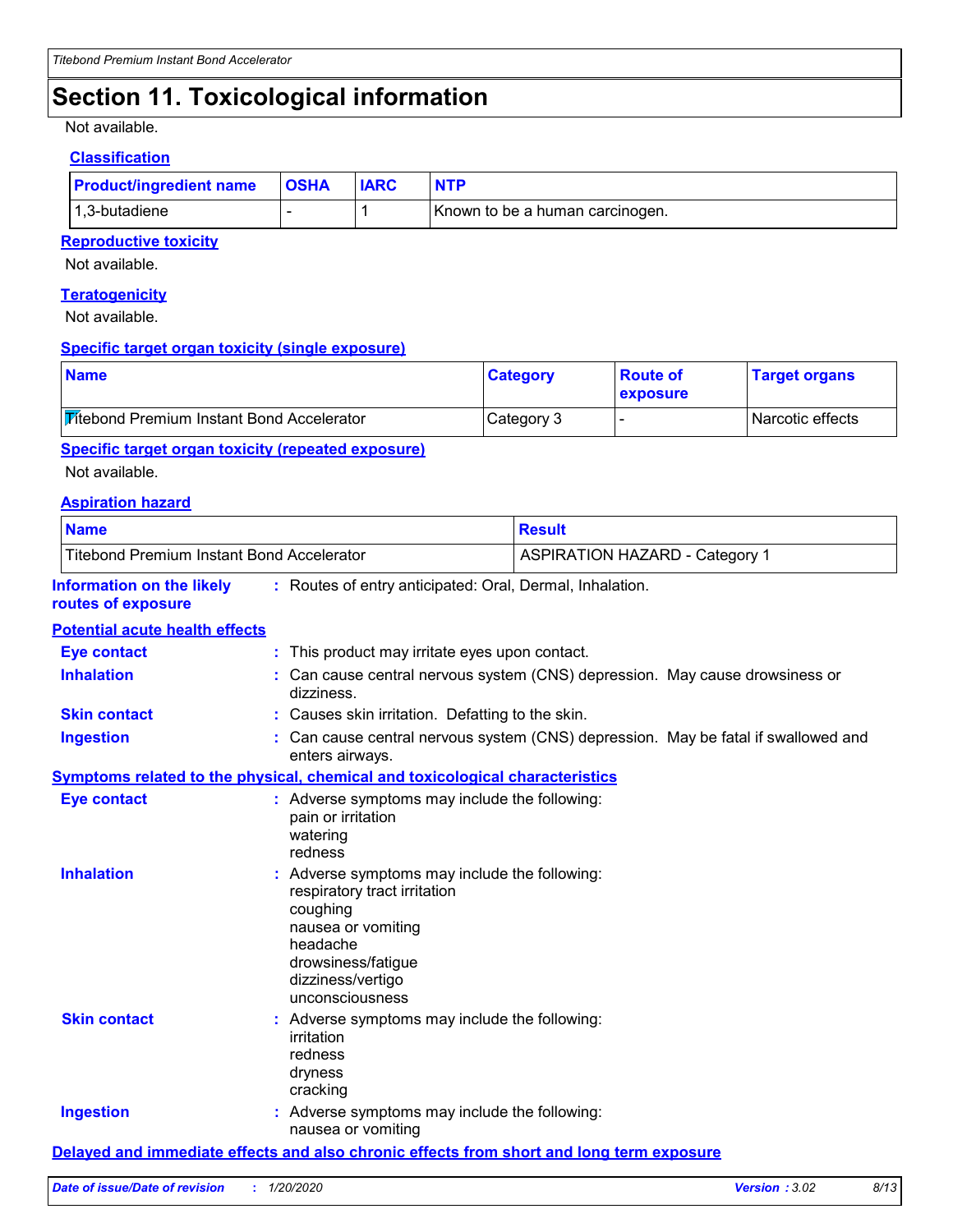# **Section 11. Toxicological information**

| <b>Short term exposure</b>                   |                                                                                                         |
|----------------------------------------------|---------------------------------------------------------------------------------------------------------|
| <b>Potential immediate</b><br><b>effects</b> | : Not available.                                                                                        |
| <b>Potential delayed effects</b>             | $\therefore$ Not available.                                                                             |
| <b>Long term exposure</b>                    |                                                                                                         |
| <b>Potential immediate</b><br><b>effects</b> | $:$ Not available.                                                                                      |
| <b>Potential delayed effects</b>             | : Not available.                                                                                        |
| <b>Potential chronic health effects</b>      |                                                                                                         |
| Not available.                               |                                                                                                         |
| <b>General</b>                               | Prolonged or repeated contact can defat the skin and lead to irritation, cracking and/or<br>dermatitis. |
| <b>Carcinogenicity</b>                       | : No known significant effects or critical hazards.                                                     |
| <b>Mutagenicity</b>                          | : No known significant effects or critical hazards.                                                     |
| <b>Teratogenicity</b>                        | : No known significant effects or critical hazards.                                                     |
| <b>Developmental effects</b>                 | : No known significant effects or critical hazards.                                                     |
| <b>Fertility effects</b>                     | : No known significant effects or critical hazards.                                                     |
| <b>Numerical measures of toxicity</b>        |                                                                                                         |
| <b>Acute toxicity estimates</b>              |                                                                                                         |
| Not available.                               |                                                                                                         |
|                                              |                                                                                                         |

# **Section 12. Ecological information**

#### **Toxicity**

Not available.

#### **Persistence and degradability**

Not available.

#### **Bioaccumulative potential**

| <b>Product/ingredient name</b>             | $LogP_{ow}$  | <b>BCF</b> | <b>Potential</b> |
|--------------------------------------------|--------------|------------|------------------|
| Naphtha (petroleum),<br>hydrotreated light | 2.2 to $5.2$ | 10 to 2500 | high             |
| propane<br>butane                          | 1.09<br>2.89 |            | low<br>low       |
| <b>Mobility in soil</b>                    |              |            |                  |

| <b>Soil/water partition</b><br>coefficient (K <sub>oc</sub> ) | : Not available.                                    |
|---------------------------------------------------------------|-----------------------------------------------------|
| <b>Other adverse effects</b>                                  | : No known significant effects or critical hazards. |
|                                                               |                                                     |

### **Section 13. Disposal considerations**

**Disposal methods** : The generation of waste should be avoided or minimized wherever possible. Disposal of this product, solutions and any by-products should at all times comply with the requirements of environmental protection and waste disposal legislation and any regional local authority requirements. Dispose of surplus and non-recyclable products via a licensed waste disposal contractor. Waste should not be disposed of untreated to the sewer unless fully compliant with the requirements of all authorities with jurisdiction. Waste packaging should be recycled. Incineration or landfill should only be considered when recycling is not feasible. This material and its container must be disposed of in a safe way. Empty containers or liners may retain some product residues. Do not puncture or incinerate container.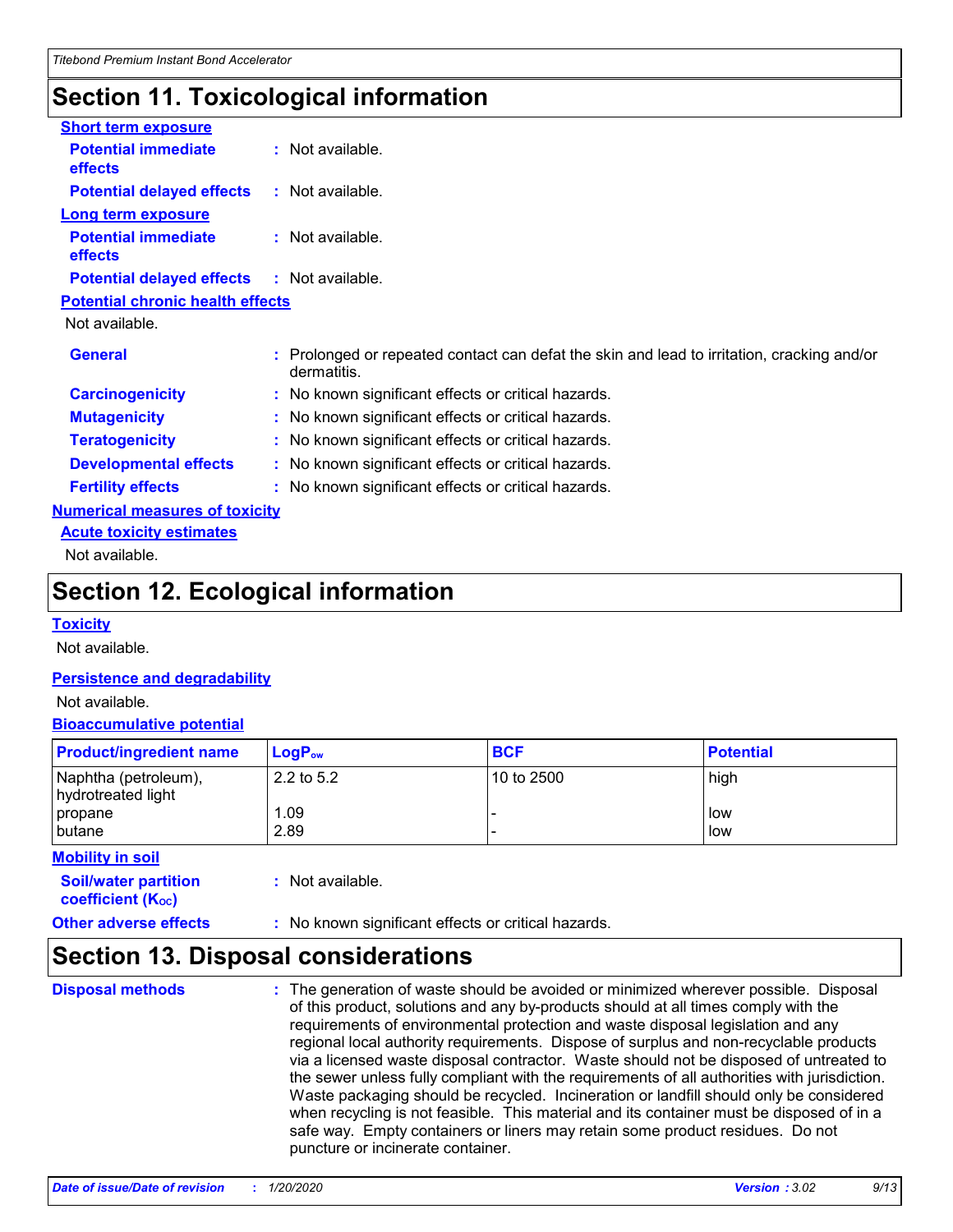# **Section 14. Transport information**

|                                      | <b>DOT</b><br><b>Classification</b> | <b>TDG</b><br><b>Classification</b> | <b>Mexico</b><br><b>Classification</b> | <b>ADR/RID</b>         | <b>IMDG</b>            | <b>IATA</b>            |
|--------------------------------------|-------------------------------------|-------------------------------------|----------------------------------------|------------------------|------------------------|------------------------|
| UN number                            | <b>UN1950</b>                       | <b>UN1950</b>                       | <b>UN1950</b>                          | <b>UN1950</b>          | <b>UN1950</b>          | <b>UN1950</b>          |
| <b>UN proper</b><br>shipping name    | Aerosols,<br>flammable              | Aerosols,<br>flammable              | Aerosols,<br>  flammable               | Aerosols,<br>flammable | Aerosols,<br>flammable | Aerosols,<br>flammable |
| <b>Transport</b><br>hazard class(es) | 2.1                                 | 2.1                                 | 2.1                                    | 2                      | 2.1                    | 2.1<br><u>V3</u>       |
| <b>Packing group</b>                 |                                     |                                     |                                        |                        |                        |                        |
| <b>Environmental</b><br>hazards      | No.                                 | No.                                 | No.                                    | No.                    | No.                    | No.                    |

**Additional information**

| <b>DOT Classification</b>    | : Reportable quantity 10000 lbs / 4540 kg [1879.8 gal / 7116 L]. Package sizes shipped<br>in quantities less than the product reportable quantity are not subject to the RQ<br>(reportable quantity) transportation requirements.<br><b>Remarks</b> Limited quantity |
|------------------------------|----------------------------------------------------------------------------------------------------------------------------------------------------------------------------------------------------------------------------------------------------------------------|
| <b>TDG Classification</b>    | : Product classified as per the following sections of the Transportation of Dangerous<br>Goods Regulations: 2.13-2.17 (Class 2).<br><b>Remarks</b> Limited quantity                                                                                                  |
| <b>Mexico Classification</b> | : Remarks Limited quantity                                                                                                                                                                                                                                           |
| <b>ADR/RID</b>               | : Tunnel code (D)<br><b>Remarks</b> Limited quantity                                                                                                                                                                                                                 |
| <b>IMDG</b>                  | : Emergency schedules F-D, S-U<br><b>Remarks</b> Limited quantity                                                                                                                                                                                                    |

# **Section 15. Regulatory information**

| <b>U.S. Federal regulations</b>               |                                                                                                                                                                                                                                                                         |
|-----------------------------------------------|-------------------------------------------------------------------------------------------------------------------------------------------------------------------------------------------------------------------------------------------------------------------------|
| <b>SARA 302/304</b>                           |                                                                                                                                                                                                                                                                         |
| <b>Composition/information on ingredients</b> |                                                                                                                                                                                                                                                                         |
| No products were found.                       |                                                                                                                                                                                                                                                                         |
| <b>SARA 304 RQ</b>                            | : Not applicable.                                                                                                                                                                                                                                                       |
| <b>SARA 311/312</b>                           |                                                                                                                                                                                                                                                                         |
| <b>Classification</b>                         | : FLAMMABLE AEROSOLS - Category 1<br>GASES UNDER PRESSURE - Compressed gas<br>SKIN IRRITATION - Category 2<br>SPECIFIC TARGET ORGAN TOXICITY (SINGLE EXPOSURE) (Narcotic effects) -<br>Category 3<br><b>ASPIRATION HAZARD - Category 1</b><br>HNOC - Defatting irritant |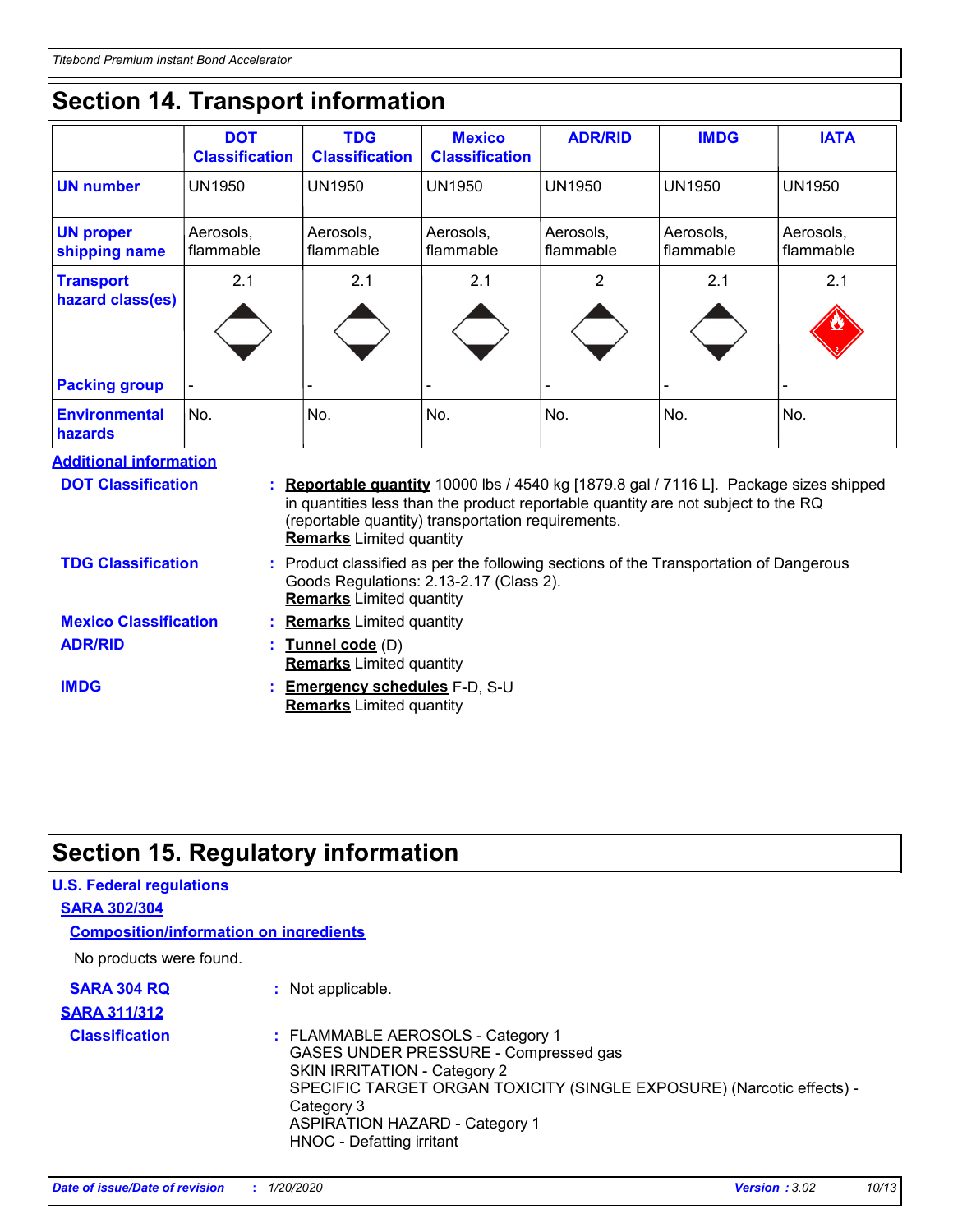# **Section 15. Regulatory information**

#### **Composition/information on ingredients**

| <b>Name</b>                                | $\frac{9}{6}$ | <b>Classification</b>                                                               |
|--------------------------------------------|---------------|-------------------------------------------------------------------------------------|
| Naphtha (petroleum),<br>hydrotreated light | I≥75 - ≤90    | <b>FLAMMABLE LIQUIDS - Category 3</b>                                               |
| propane                                    | I≥25 - ≤50    | <b>FLAMMABLE GASES - Category 1</b><br><b>GASES UNDER PRESSURE - Compressed gas</b> |
| I butane                                   | 210 - ≤25     | <b>FLAMMABLE GASES - Category 1</b><br><b>GASES UNDER PRESSURE - Compressed gas</b> |

#### **SARA 313**

|                                           | <b>Product name</b> | <b>CAS number</b> | $\frac{9}{6}$ |
|-------------------------------------------|---------------------|-------------------|---------------|
| <b>Form R - Reporting</b><br>requirements | 1.3-butadiene       | 106-99-0          | l≤0.3         |
| <b>Supplier notification</b>              | 1.3-butadiene       | 106-99-0          | l≤0.3         |

SARA 313 notifications must not be detached from the SDS and any copying and redistribution of the SDS shall include copying and redistribution of the notice attached to copies of the SDS subsequently redistributed.

#### **State regulations**

| <b>Massachusetts</b> | : The following components are listed: PROPANE; BUTANE |
|----------------------|--------------------------------------------------------|
| <b>New York</b>      | : None of the components are listed.                   |
| <b>New Jersey</b>    | : The following components are listed: PROPANE; BUTANE |
| <b>Pennsylvania</b>  | : The following components are listed: PROPANE; BUTANE |

#### **California Prop. 65**

This product does not require a Safe Harbor warning under California Prop. 65.

#### **International regulations**

**Chemical Weapon Convention List Schedules I, II & III Chemicals** Not listed.

#### **Montreal Protocol**

Not listed.

#### **Stockholm Convention on Persistent Organic Pollutants**

Not listed.

#### **UNECE Aarhus Protocol on POPs and Heavy Metals**

Not listed.

#### **Inventory list**

**China :** All components are listed or exempted.

- **United States TSCA 8(b) inventory**
- **:** All components are listed or exempted.

### **Section 16. Other information**

#### **Hazardous Material Information System (U.S.A.)**

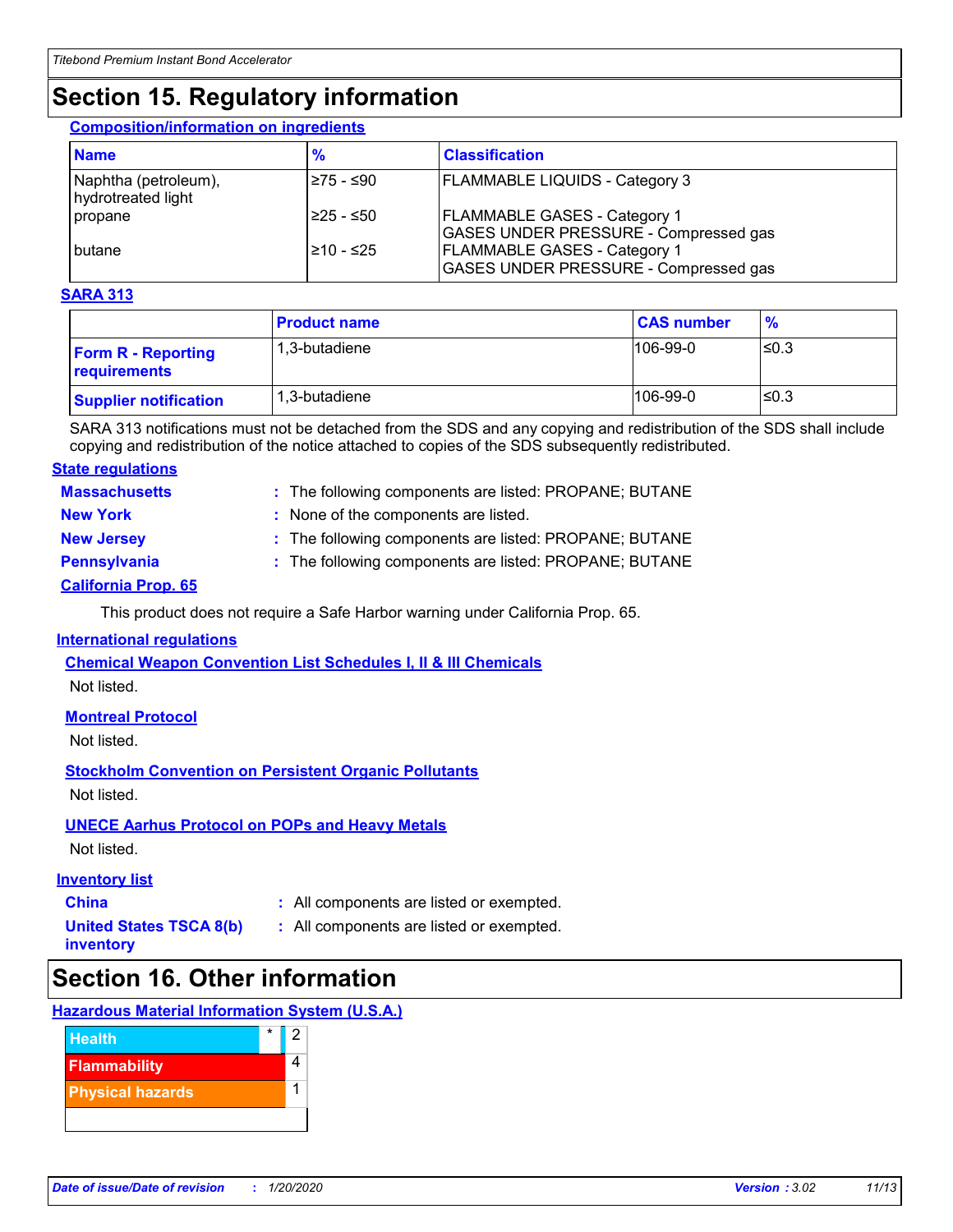# **Section 16. Other information**

**Caution: HMIS® ratings are based on a 0-4 rating scale, with 0 representing minimal hazards or risks, and 4 representing significant hazards or risks. Although HMIS® ratings and the associated label are not required on SDSs or products leaving a facility under 29 CFR 1910.1200, the preparer may choose to provide them. HMIS® ratings are to be used with a fully implemented HMIS® program. HMIS® is a registered trademark and service mark of the American Coatings Association, Inc.**

**The customer is responsible for determining the PPE code for this material. For more information on HMIS® Personal Protective Equipment (PPE) codes, consult the HMIS® Implementation Manual.**

**National Fire Protection Association (U.S.A.)**



**Reprinted with permission from NFPA 704-2001, Identification of the Hazards of Materials for Emergency Response Copyright ©1997, National Fire Protection Association, Quincy, MA 02269. This reprinted material is not the complete and official position of the National Fire Protection Association, on the referenced subject which is represented only by the standard in its entirety.**

**Copyright ©2001, National Fire Protection Association, Quincy, MA 02269. This warning system is intended to be interpreted and applied only by properly trained individuals to identify fire, health and reactivity hazards of chemicals. The user is referred to certain limited number of chemicals with recommended classifications in NFPA 49 and NFPA 325, which would be used as a guideline only. Whether the chemicals are classified by NFPA or not, anyone using the 704 systems to classify chemicals does so at their own risk.**

#### **Procedure used to derive the classification**

| <b>Classification</b>                                                                                                                                                                                                                           |  | <b>Justification</b>                                                                                                                                                                                                                                                                                                                                                                                                                                                                                                                                                     |  |  |
|-------------------------------------------------------------------------------------------------------------------------------------------------------------------------------------------------------------------------------------------------|--|--------------------------------------------------------------------------------------------------------------------------------------------------------------------------------------------------------------------------------------------------------------------------------------------------------------------------------------------------------------------------------------------------------------------------------------------------------------------------------------------------------------------------------------------------------------------------|--|--|
| FLAMMABLE AEROSOLS - Category 1<br>GASES UNDER PRESSURE - Compressed gas<br><b>SKIN IRRITATION - Category 2</b><br>SPECIFIC TARGET ORGAN TOXICITY (SINGLE EXPOSURE) (Narcotic effects) -<br>Category 3<br><b>ASPIRATION HAZARD - Category 1</b> |  | Expert judgment<br>According to package<br>Expert judgment<br>Expert judgment<br>Expert judgment                                                                                                                                                                                                                                                                                                                                                                                                                                                                         |  |  |
| <b>History</b>                                                                                                                                                                                                                                  |  |                                                                                                                                                                                                                                                                                                                                                                                                                                                                                                                                                                          |  |  |
| <b>Date of printing</b>                                                                                                                                                                                                                         |  | : 4/22/2022                                                                                                                                                                                                                                                                                                                                                                                                                                                                                                                                                              |  |  |
| Date of issue/Date of<br>revision                                                                                                                                                                                                               |  | : 1/20/2020                                                                                                                                                                                                                                                                                                                                                                                                                                                                                                                                                              |  |  |
| Date of previous issue                                                                                                                                                                                                                          |  | : 1/20/2020                                                                                                                                                                                                                                                                                                                                                                                                                                                                                                                                                              |  |  |
| <b>Version</b>                                                                                                                                                                                                                                  |  | : 3.02                                                                                                                                                                                                                                                                                                                                                                                                                                                                                                                                                                   |  |  |
| <b>Key to abbreviations</b>                                                                                                                                                                                                                     |  | $\therefore$ ATE = Acute Toxicity Estimate<br><b>BCF</b> = Bioconcentration Factor<br>GHS = Globally Harmonized System of Classification and Labelling of Chemicals<br>IATA = International Air Transport Association<br>IBC = Intermediate Bulk Container<br><b>IMDG = International Maritime Dangerous Goods</b><br>LogPow = logarithm of the octanol/water partition coefficient<br>MARPOL = International Convention for the Prevention of Pollution From Ships, 1973<br>as modified by the Protocol of 1978. ("Marpol" = marine pollution)<br>$UN = United Nations$ |  |  |
| <b>References</b>                                                                                                                                                                                                                               |  | $:$ Not available.                                                                                                                                                                                                                                                                                                                                                                                                                                                                                                                                                       |  |  |
|                                                                                                                                                                                                                                                 |  | $\nabla$ Indicates information that has changed from previously issued version.                                                                                                                                                                                                                                                                                                                                                                                                                                                                                          |  |  |

**Notice to reader**